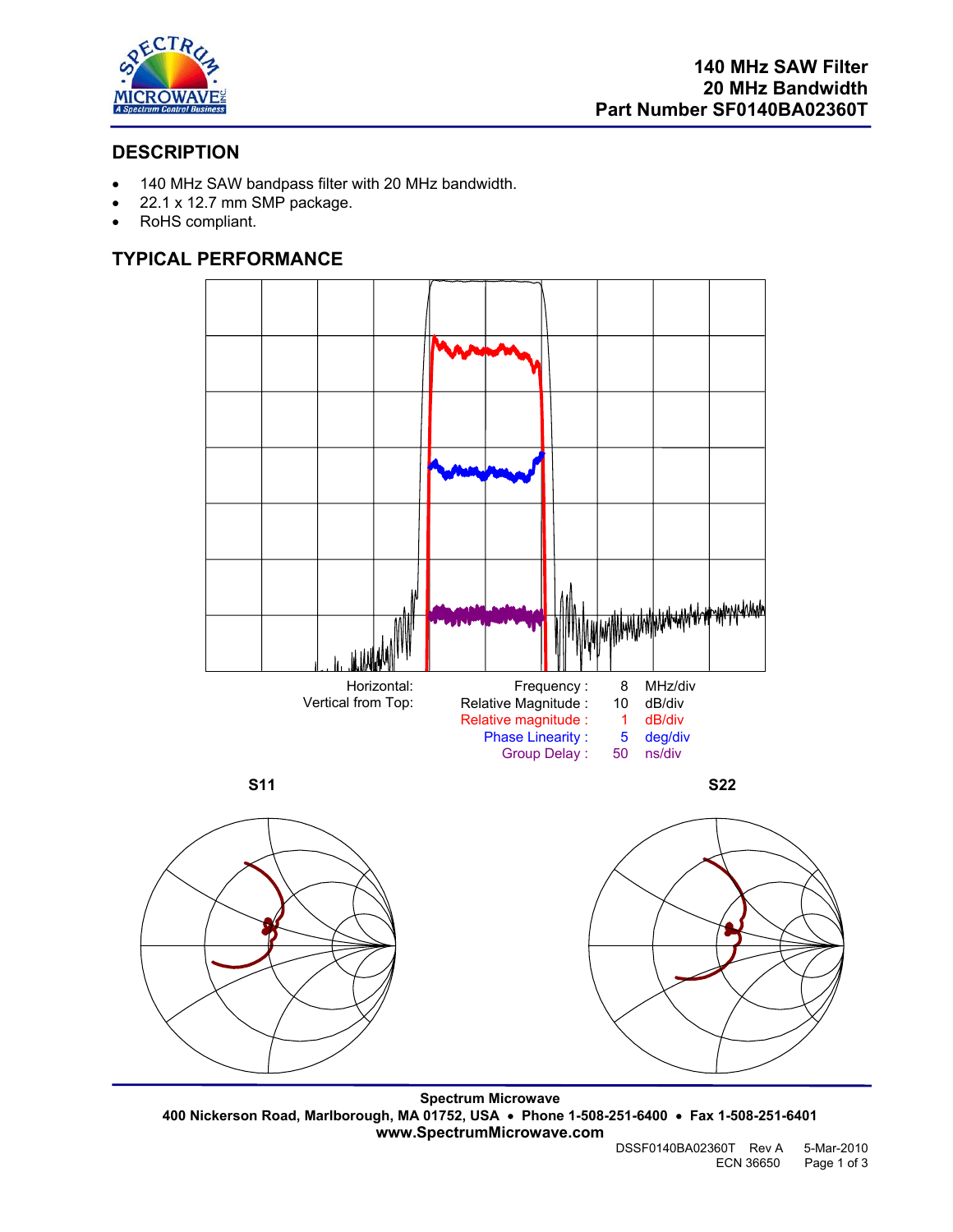

### **SPECIFICATION**

| <b>Parameter</b>                               | Min    | <b>Typ</b> | <b>Max</b> | <b>Units</b> |
|------------------------------------------------|--------|------------|------------|--------------|
| Center Frequency (Fc, 3dB points)              | 139.80 | 140.00     | 140.20     | <b>MHz</b>   |
| Insertion Loss (at Fc)                         |        | 24.2       | 25         | dB           |
| 1 dB Bandwidth <sup>2</sup>                    |        | 19.90      |            | <b>MHz</b>   |
| 3 dB Bandwidth <sup>2</sup>                    | 20.00  | 20.67      |            | <b>MHz</b>   |
| 50 dB Bandwidth <sup>2</sup>                   |        | 24.45      | 25.00      | <b>MHz</b>   |
| Device Delay                                   |        | 1.30       | 1.5        | <b>us</b>    |
| Group Delay Deviation (in 1dB BW) <sup>3</sup> |        | 70         | 140        | ns p-p       |
| Passband Ripple (in 1dB BW)                    |        | 0.8        | 1.0        | $dB$ $p-p$   |
| Rejection (70 to 127.5 MHz) $^2$               | 50     | 56         |            | dB           |
| Rejection (162.5 to 210 MHz) <sup>2</sup>      | 50     | 57         |            | dB           |
| Input Return Loss at Fc                        |        | 14         |            | dB           |
| Output Return Loss at Fc                       |        | 14         |            | dB           |
| Source and Load Impedance                      |        | 50         |            | $\Omega$     |
| Ambient Temperature (Tref)                     |        | 25         |            | $^{\circ}$ C |

Notes: 1. All specifications apply at 25°C with filter measured in a 50 ohm system.

2. Parameter is measured relative to the insertion loss at 140 MHz.

3. This parameter may be measured after applying a smoothing aperture of 250 KHz.

4. Typical change of filter response with temperature is: ∆f = (T-Tref)\*Tc\*Fc in ppm.

## **MAXIMUM RATINGS**

| Parameter                                 |     |     | 旧来                       |                                         |
|-------------------------------------------|-----|-----|--------------------------|-----------------------------------------|
| Storage Temperature Range                 | -40 | 25  | 85                       |                                         |
| Temperature Coefficient of Frequency (Tc) |     | -94 | $\overline{\phantom{0}}$ | $ppm$ <sup><math>\degree</math></sup> C |
| Input Power Level                         |     |     |                          | dBm                                     |

## **MATCHING CIRCUIT**



Notes:

1. Recommend the use of  $<sup>+</sup>/-2%$  tolerance components.</sup>

2. Component values shown are for guidance only and may change depending on board layout.

**Spectrum Microwave 400 Nickerson Road, Marlborough, MA 01752, USA** • **Phone 1-508-251-6400** • **Fax 1-508-251-6401 www.SpectrumMicrowave.com**